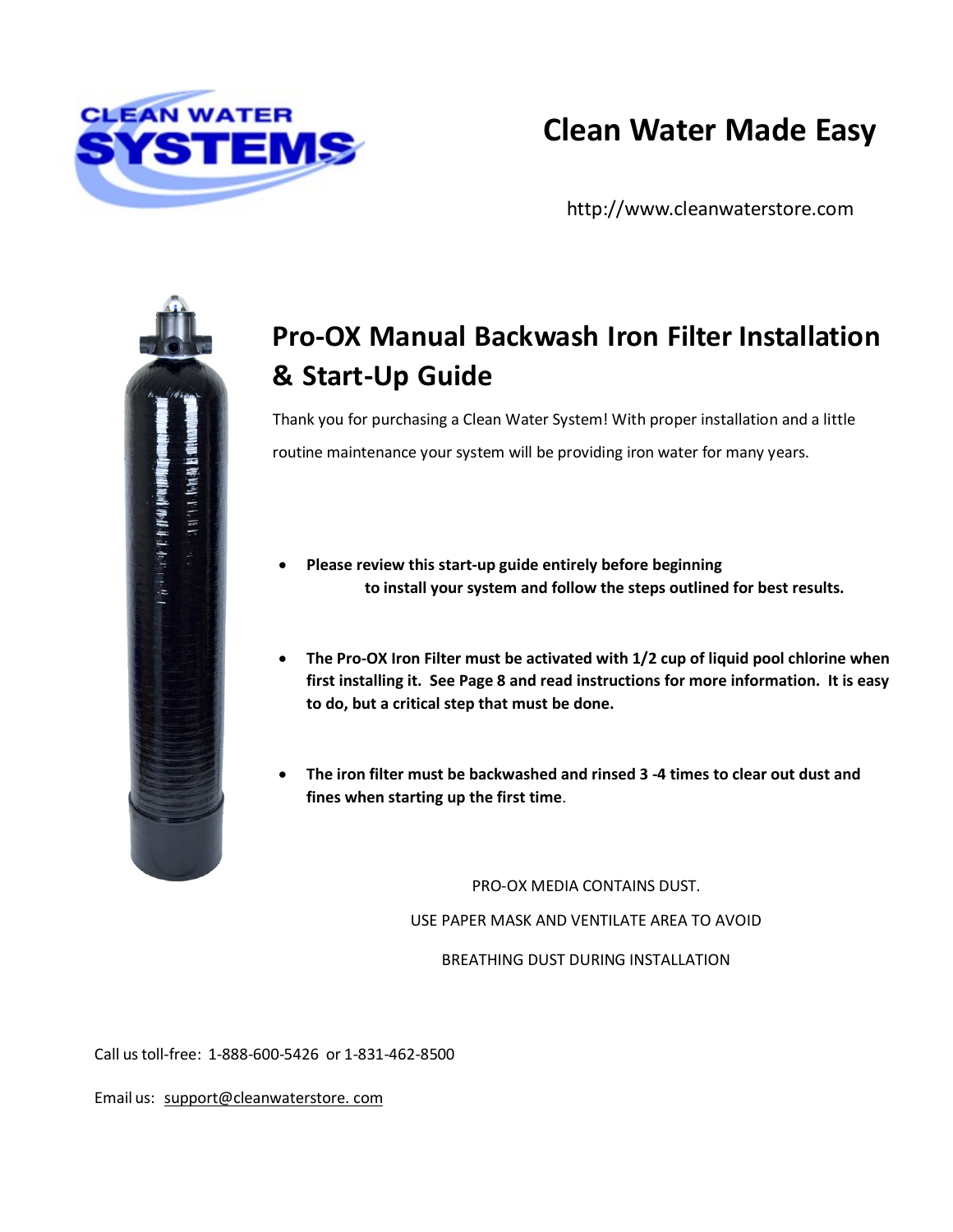# <span id="page-1-0"></span>**Table of Contents**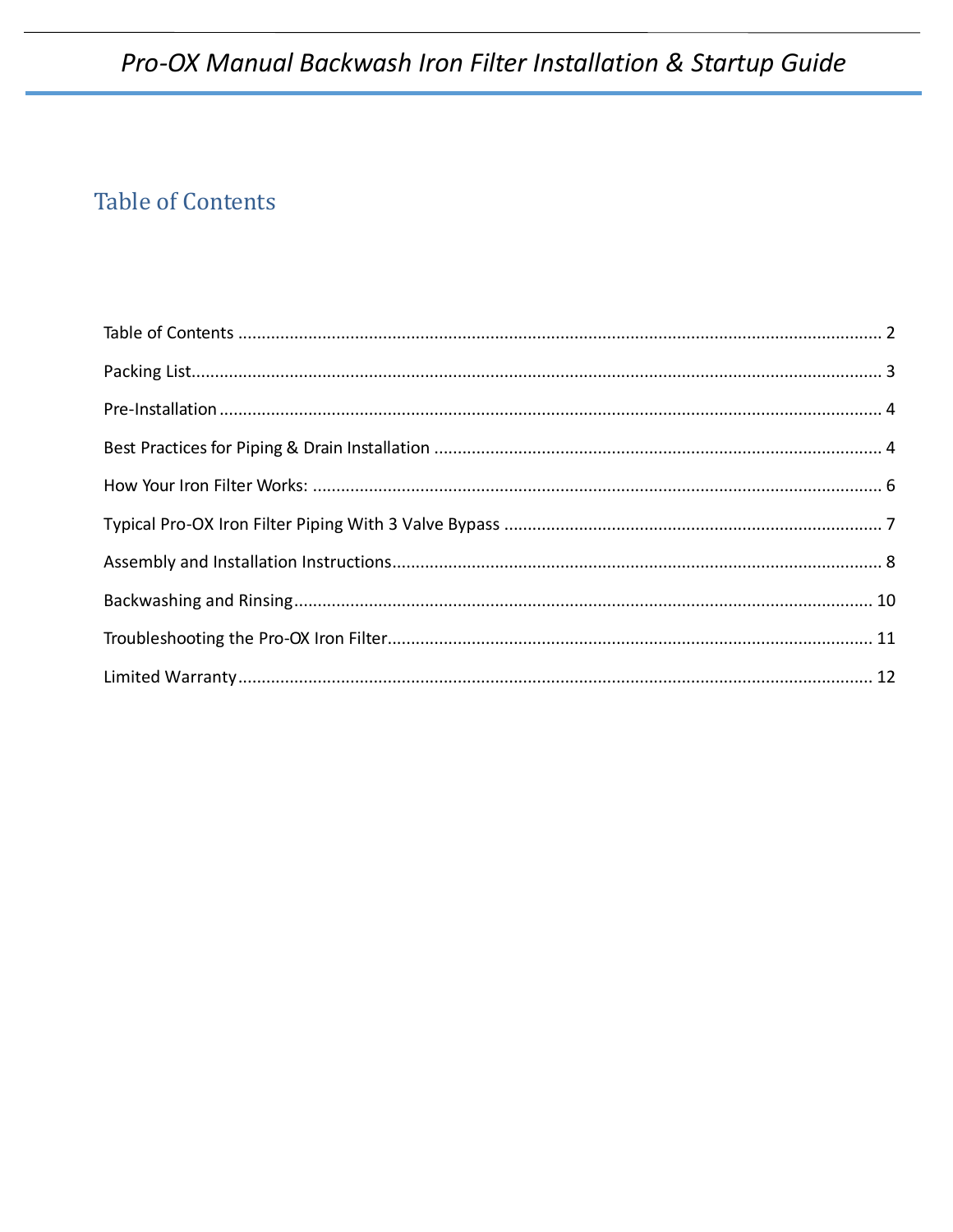## <span id="page-2-0"></span>Packing List

#### **Pro-Ox Manual Valve 844**

Pro-Ox Manual Control Valve with 1" pipe connectors 8" x 44" standard filter tank with distributor tube and bottom basket Plastic media funnel for adding Pro-OX media 55 lbs. of Pro-OX or MangOX brand media; 10 lbs. of Turbidex media; 9 lbs. of filter gravel

#### **Pro-Ox Manual Valve 948**

Pro-Ox Manual Control Valve with 1" pipe connectors 9" x 48" standard filter tank with distributor tube and bottom basket Plastic media funnel for adding Pro-OX media 69 lbs. of Pro-OX or MangOX brand media; 10 lbs. of Turbidex media; 12 lbs. of filter gravel

#### **Pro-Ox Manual Valve 1054**

Pro-Ox Manual Control Valve with 1" pipe connectors 10" x 54" standard filter tank with distributor tube and bottom basket Plastic media funnel for adding Pro-OX media 110 lbs. of Pro-OX or MangOX brand media; 16 lbs. of Turbidex media; 16 lbs. of filter gravel

#### **Pro-Ox Manual Valve 1252**

Pro-Ox Manual Control Valve with 1" pipe connectors 12" x 52" standard filter tank with distributor tube and bottom basket Plastic media funnel for adding Pro-OX media 165 lbs. of Pro-OX or MangOX brand media; 20 lbs. of Turbidex media; 20 lbs. of filter gravel

#### **What to Do if Your Tank Does Not Sit Level on Floor Out of the Box:**

Your black filter tank base is not glued to the bottom of your tank. Occasionally tank bases will become crooked during shipment.

If you find that that your tank does not sit level on the floor, you can easily adjust it by holding the empty tank and rapping it on a concrete or solid floor once or twice to level it.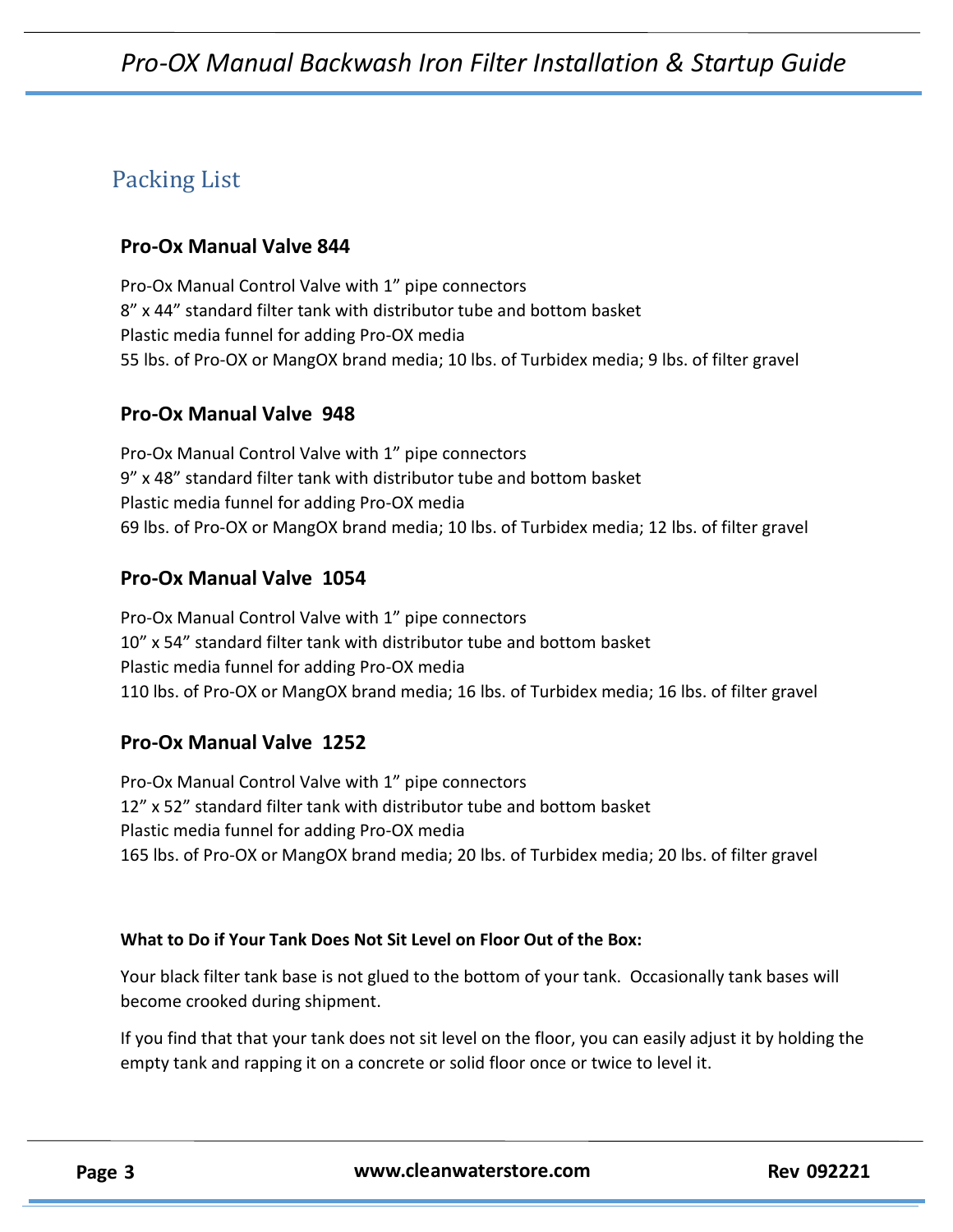## <span id="page-3-0"></span>Pre‐Installation

- 1. Review your packing list and make sure you have received all the parts before beginning installation.
- 2. If you are going to be turning off the water to the house and you have an electric water heater, shut off the power to the water heater before beginning installation in case water heater is accidentally drained.
- 3. Pick a suitable location for your filter system on a dry level spot where it won't be exposed to freezing

Temperatures. A minimum of 20 PSI is required. Maximum pressure is 90 PSI.

- 4. Get all of your plumbing parts together before beginning installation. Installation typically takes 3 to 5 hours. You will need to manually wash and rinse the media prior to placing in service.
- 5. After the system is installed and running, your water may be discolored, or full of sediment or rust, particularly if this is older piping that has been exposed to iron or manganese for some time. Typically, this clears up over a day or two, but can persist for weeks if the pipe is old, galvanized iron pipe that has been corroded.

# <span id="page-3-1"></span>Best Practices for Piping & Drain Installation

- 1. See typical installation (see Fig. 2, page 6). The iron filter is installed afterthe pressure tank.
- 2. Make sure to connect the inlet pipe to the CWS control valve inlet and the outlet to the outlet (see Fig. 3, page 7). Water enters on the right and exits on the left when facing the control valve from the front. From the back (Fig. 3) the water enters on the left. The inlet and outlet are attached to the bypass valve which is marked with arrows as well.
- 3. Make sure there is a working gate or ball valve before the filter and also one after as shown in Fig. 2 on page 6. The pressure gauges are optional and not necessary but a hose bib (which is a faucet that you can attach a garden hose to) is strongly recommended after the filter before the second ball valve. This makes it easy to rinse your new filter on start-up and gives you a place to test the water before it enters your household plumbing.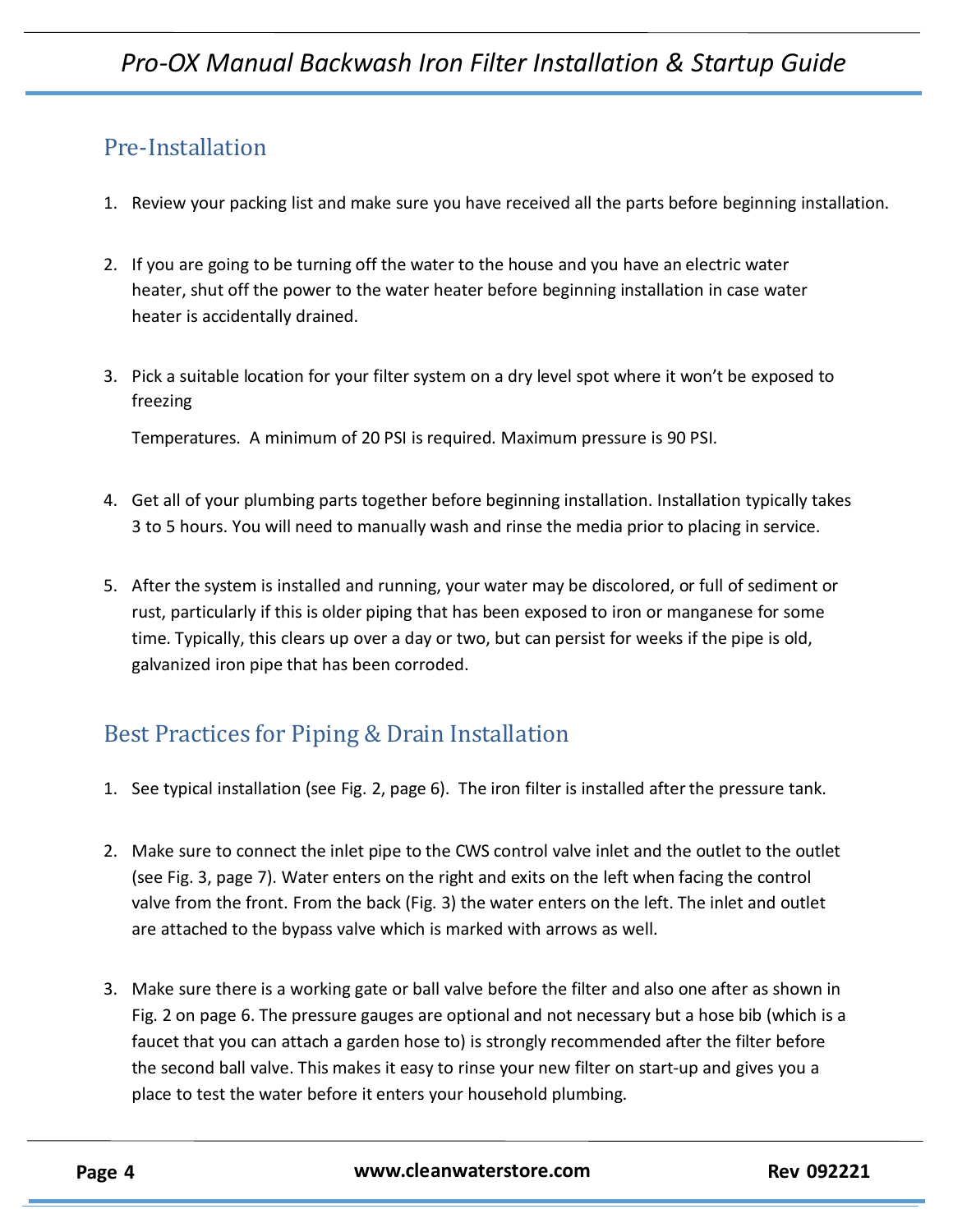- 4. If you will be using copper piping, do not sweat the copper pipe directly on to the control valve. Avoid heating up the control valve plastic with the torch.
- 5.The drain line tubing (not supplied) is connected to a drain from the rain outlet using flexible 1/2" ID tubing. Note that the drain line can run up above the control valve and into a drain—it does not need to drain down, as the filter backwashes under line pressure from your well pump. Most plumbing codes re- quire an air-gap connection, so that if your sewer or septic tank backs up it cannot cross-connect with the drain tubing.



FILTER POSITION: During normal use the water flows down through Pro-OX media to bottom of tank and up through the distributor and in to the home or business.

BACKWASH POSITION: When the handle is moved to the backwash position, water flows down distributor tube and lifts up Pro-OX media and water flows to drain, cleaning Pro-OX media.

FAST RINSE: When the handle is advanced to the fast rinse position water flows down through the Pro-OX media up the distributor tube and out to drain, rinse the Pro-OX after it has been backwashed.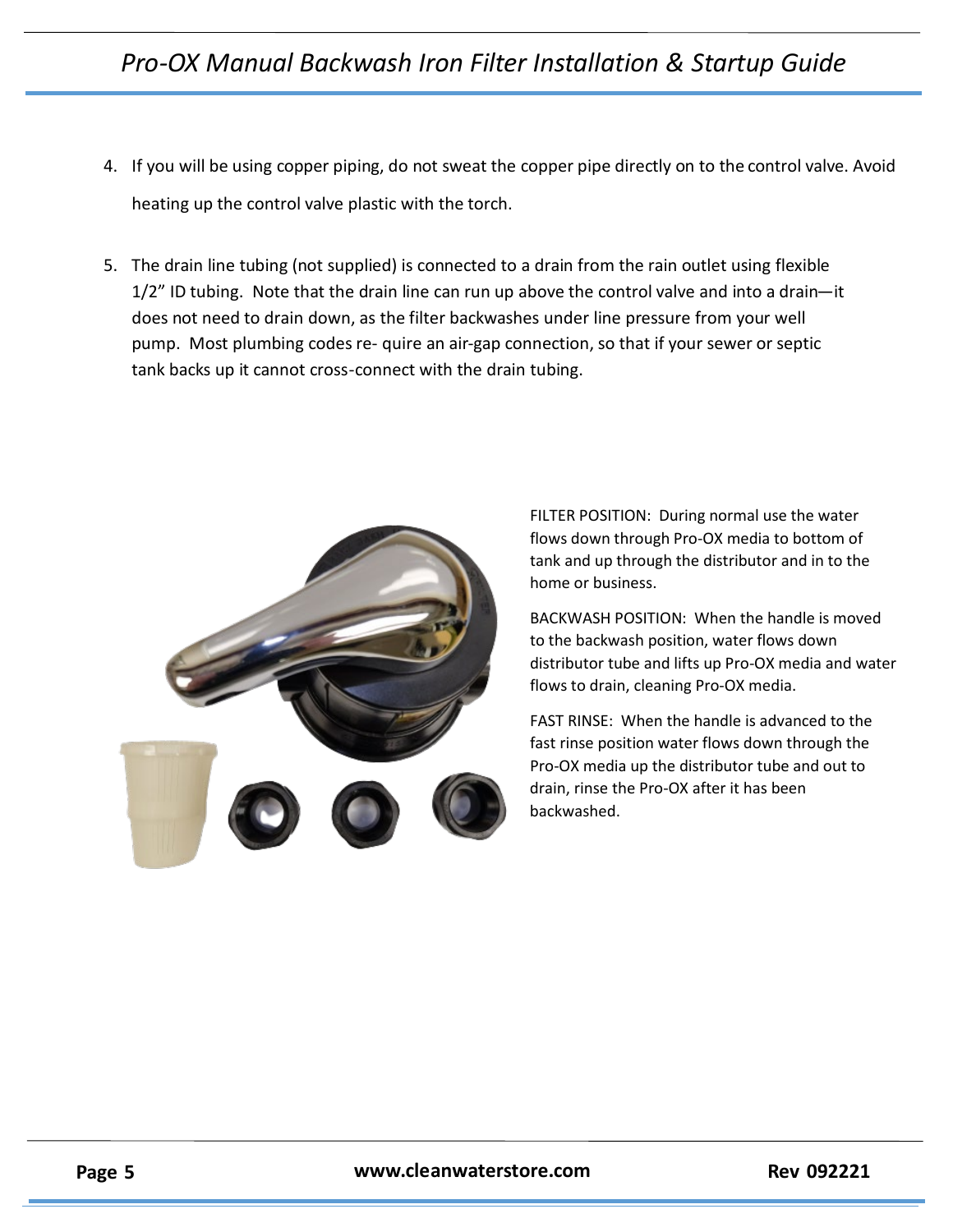#### <span id="page-5-0"></span>How Your Iron Filter Works:

See Fig. 1. Water enters the top of your Pro-OX iron filter tank and flows down through the media and up the distributor tube. Iron and manganese in the water turns to an oxidized particle upon contact with the media and is trapped in the media.

During backwash, the water flow is reversed, and water flows down the distributor tube and up through the media, lifting and expanding the Pro-OX filter media, and removing all the iron and rust trapped in the filter.

#### **Fig. 1—Pro-OX Iron Filter Flow Diagram**

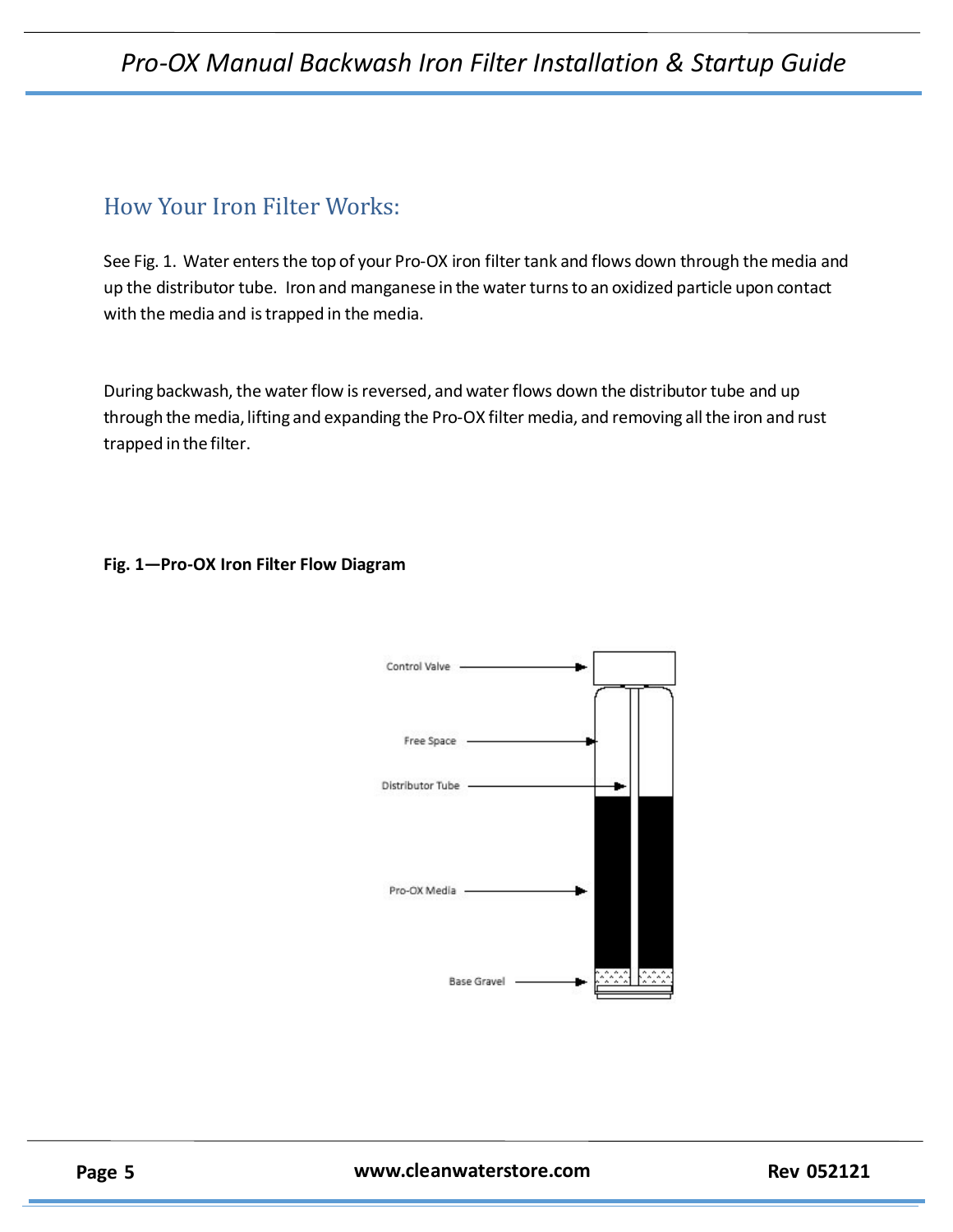## <span id="page-6-0"></span>Typical Pro-OX Iron Filter Piping With 3 Valve Bypass

Install AFTER well pressure tank.

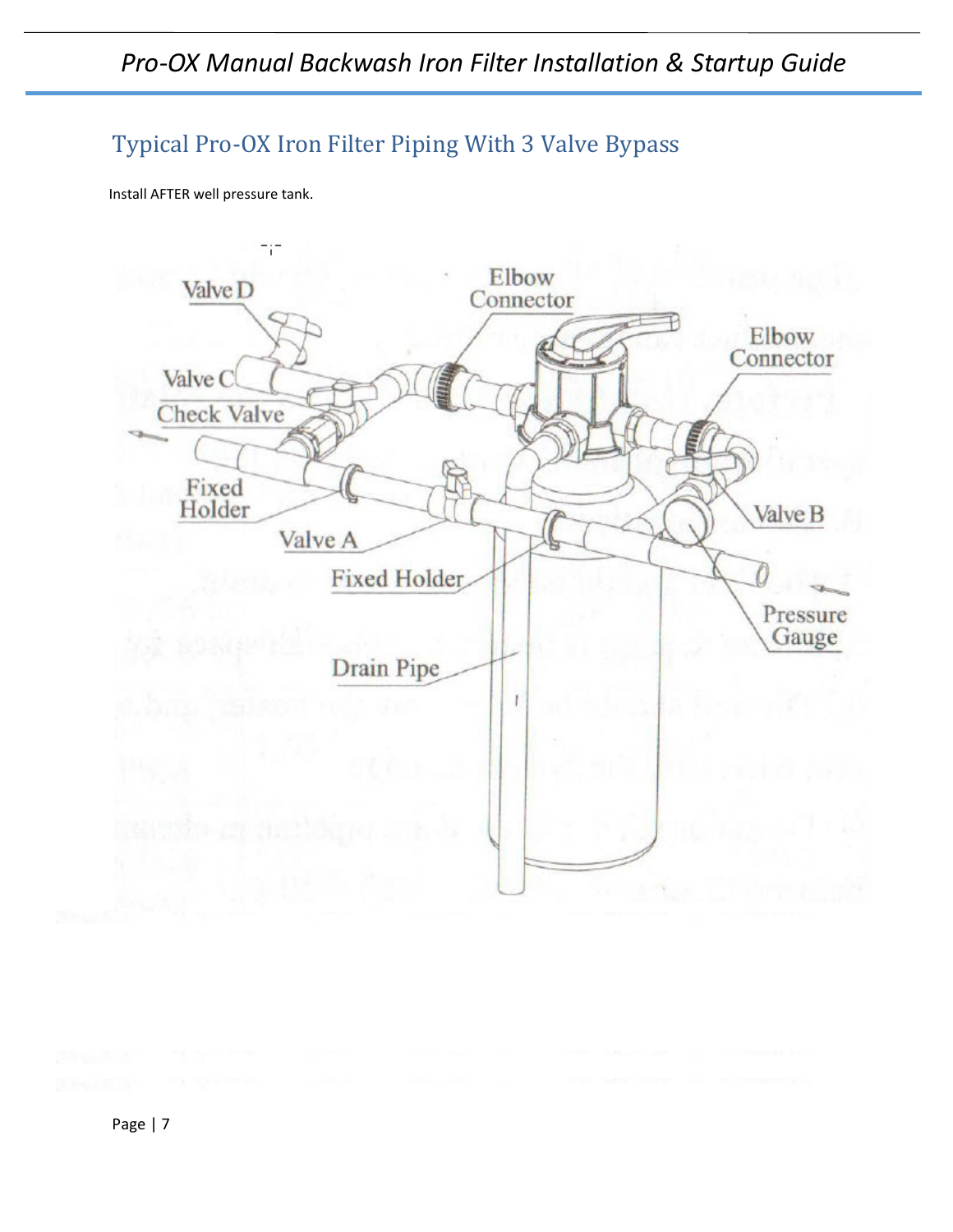# <span id="page-7-0"></span>Assembly and Installation Instructions

- 1. Wrap the top of distributor tube with black electrical tape or blue painter's masking tape so that no gravel or Pro-OX media will go down the distributor tube when adding the media. Also, leaving a folded tab of tape that you will be able to grab onto to gently pull off the tape after filling the tank.
- 2. When you are ready to screw the valve head on, apply silicone lubricant to the outside of the distribution tube, and the O-ring on the control valve where the tube goes in.



- 3. Add the filter gravel that came with your order. You want the gravel to cover the bottom distributor screen before adding the Pro-OX media.
- 4. Next add Pro-OX media. The tank will be about 2/3rds full of media. Do not overfill past the two-thirds mark, or the system will not backwash properly.
- **5. Fill tank with water and add one cup of liquid pool chlorine. It is critical to activate the media.**
- 6. Follow the next step and screw on the head, and let the bleach sit for at least an hour before doing
- 7. the initial backwashes. Do not run any water in the service direct through the filter until after you
- 8. have backwashed the media several times, to rinse out the fines and stain on the new media.
- 9. Remove tape from top of distributor tube. Be careful not to pull up distributor tube when removing tape.
- 10. At this point, fill tank completely with water. This will allow the Pro-OX Filter media to settle and reduce the need of purging the air out of the tank later.
- 11. Attach plastic top screen to the under-side of the CWS F56 control valve. It is a funnel-shaped plastic screen that snaps on to the control valve and prevents media from being backwashed out to drain during the regeneration cycles.

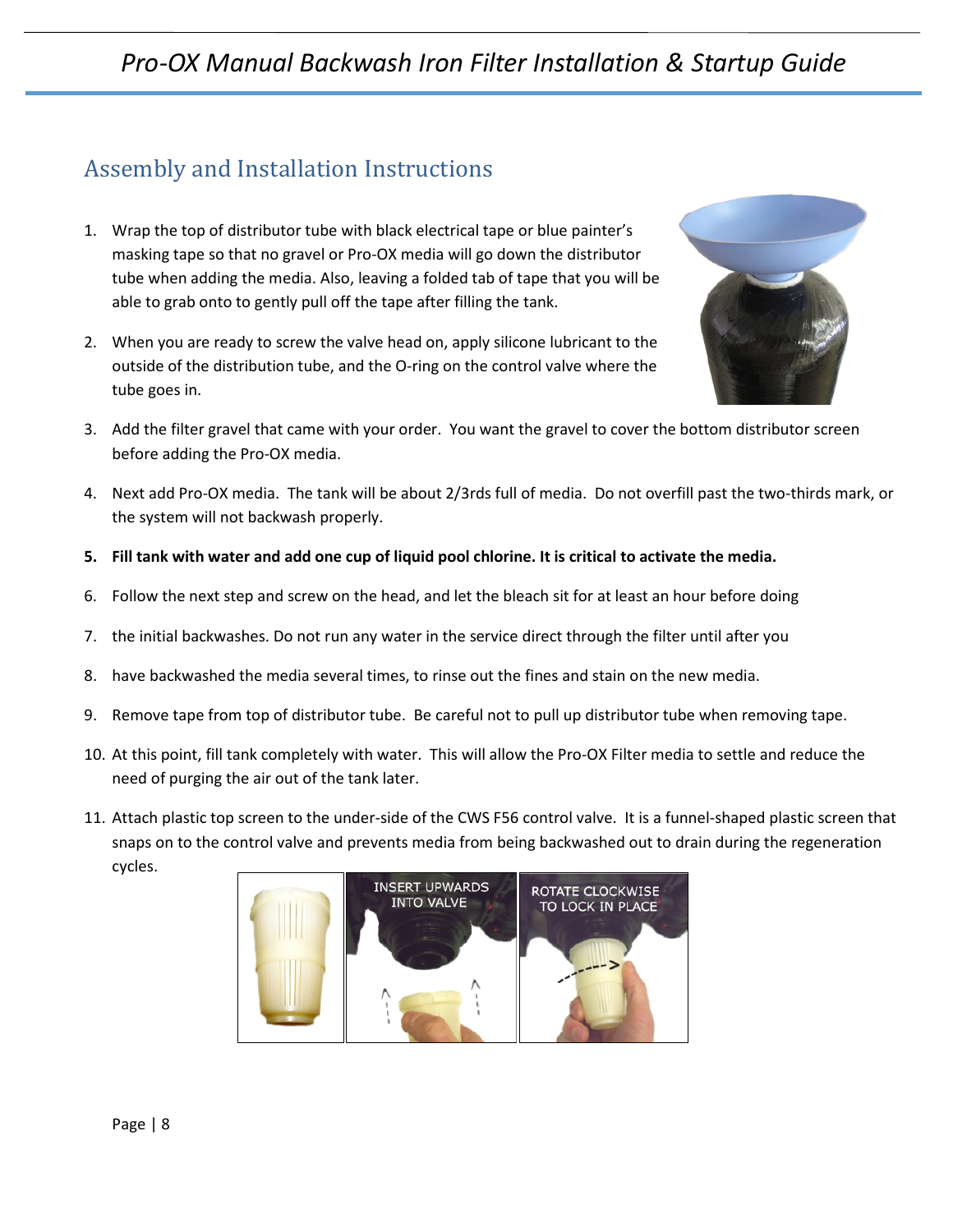

12. Now install your water pipes to the CWS F56 valve using the pipe fitting connectors on each valve.

13. Each pipe fitting connector connects to the Manual Backwash Valve with a washer seal. Do not use pipe thread compound or Teflon tape on these connectors between the connector and the valve body.

14. Do use some Teflon tape or Teflon pipe joint compound to connect your piping the to the fitting. Do not overtighten or use excess Teflon tape.

15. Make sure inlet is installed to the 'In" pipe connector on the bypass valve and the outlet is on the "Out" connector.

16. Connect the Drain Line Flow Control to the Drain port and then connect some flexible tubing from the drain connection on the CWS F56 control valve to a suitable drain such as a septic tank or drain to a sewer.

17. It is OK to run the drain line up and over the Pro-OX Filter up to 4 feet above the top of the tank. If the drain line will be more than 20 feet, use larger diameter tubing such as ¾" or 1".

18. Note that it is desirable to be able to run the drain line into a bucket to test the backwash flow rate in the future.

19. Make sure to backwash the Pro-OX and rinse the media thoroughly before using for at least 20 – 30 minutes.

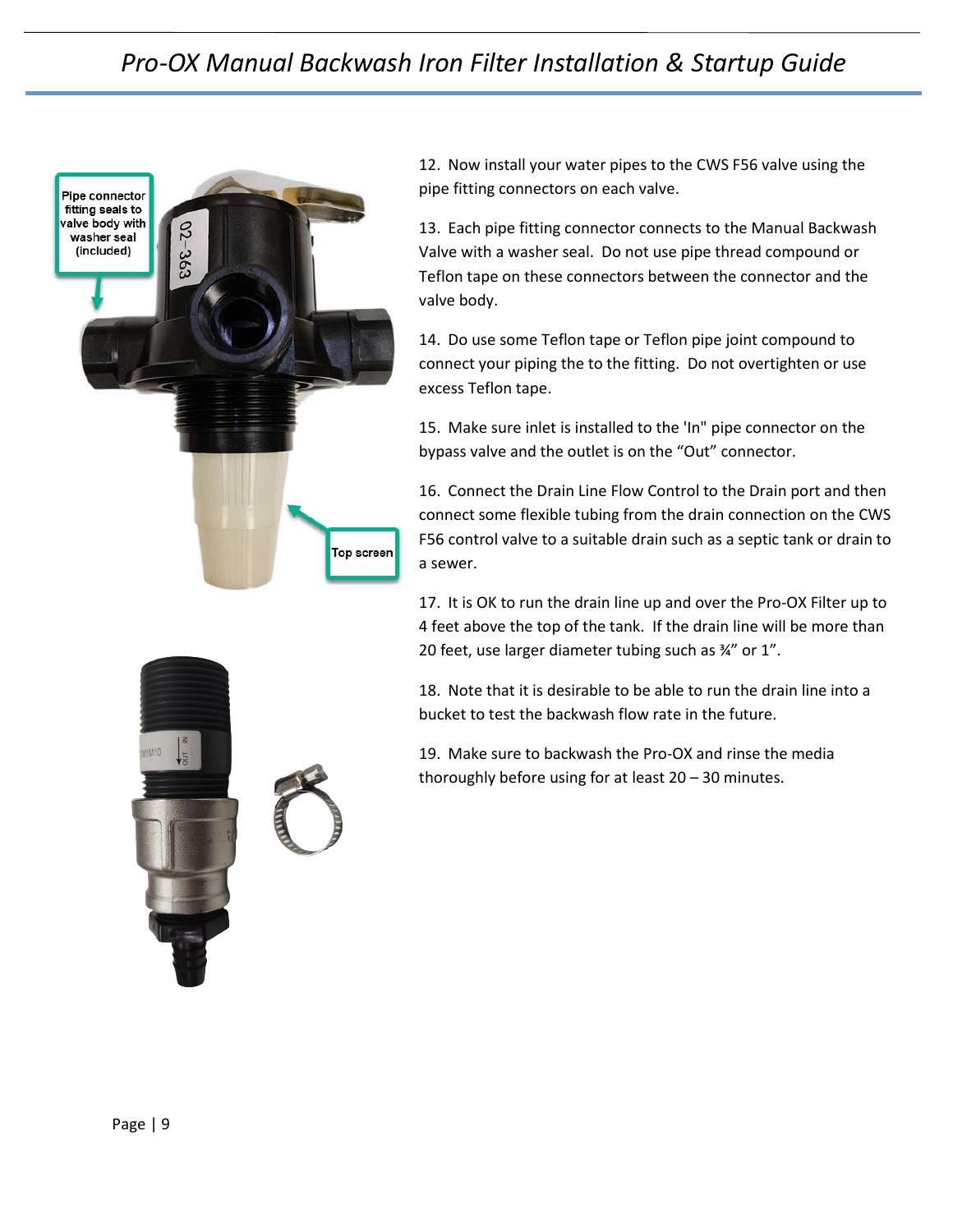#### <span id="page-9-0"></span>Backwashing and Rinsing

Your control valve has 3 positions:

- 1. BACKWASH
- 2. FAST RINSE
- 3. FILTER

**BACKWASH**: Advance the handle to backwash position and allow Pro-OX media to backwash to drain for 15 to 20 minutes.

**FAST RINSE:** Advance the handle to the fast rinse position and rrinse the Pro-OX after it has been backwashed.

**FILTER POSITION**: When rinsing is complete turn handle to filter position and run water in the home until water is clear.

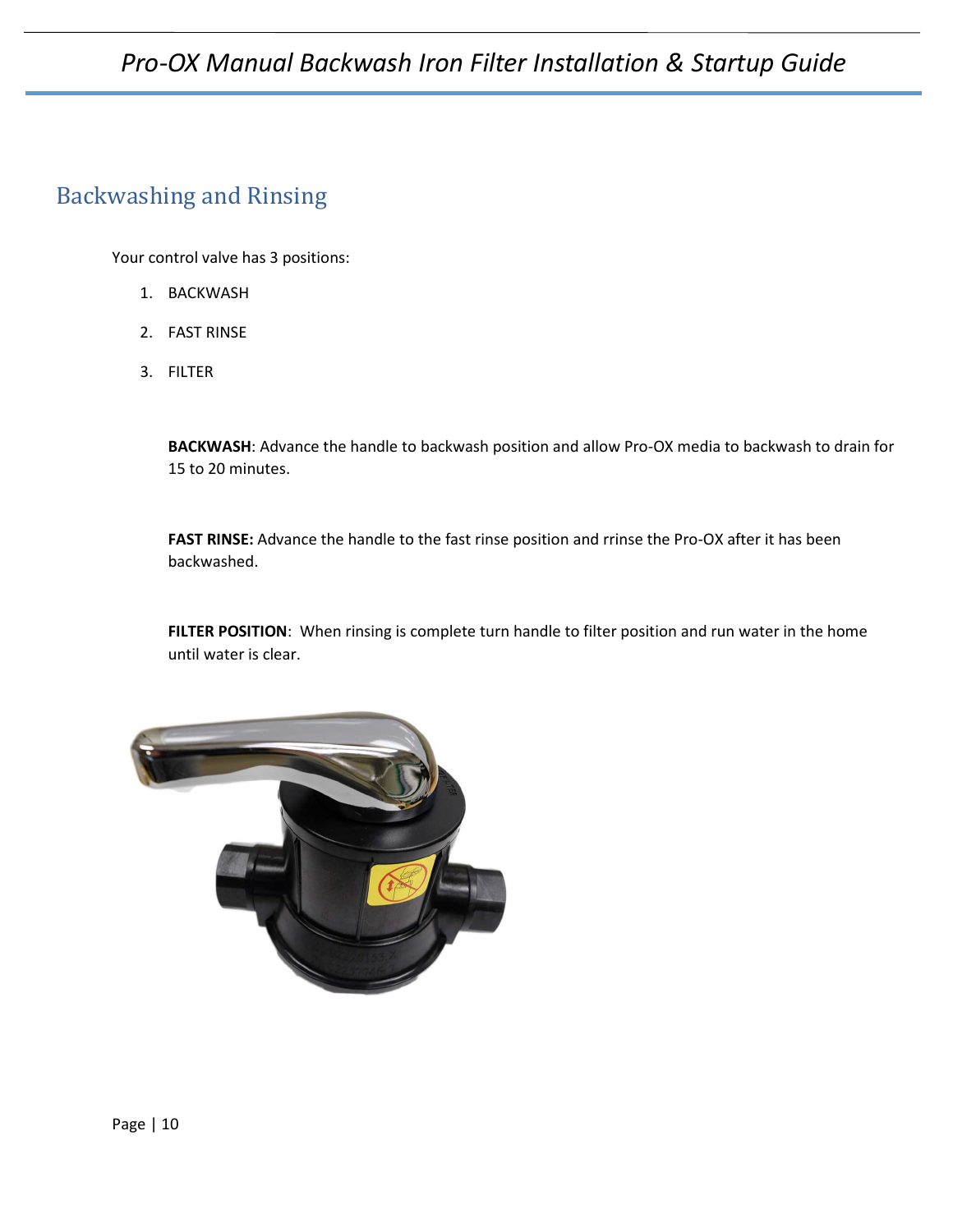# <span id="page-10-0"></span>Troubleshooting the Pro-OX Iron Filter

#### **Low Water Pressure**

Measure the backwash flow rate by putting the system into a backwash mode and putting the drain tube into a 5-gallon bucket and timing the flow rate. A 0.75 cubic foot system should flow at 5 gallons in one minute, so the 5-gallon bucket should fill in one minute. The 1.0 cubic foot system should flow at 7 GPM during backwash.

#### **Filter Tank Does Not Sit Level on the Floor**

Your black filter tank base is not glued to the bottom of your tank. Occasionally tank bases will become crooked during shipment. If you find that that your tank does not sit level on the floor, you can easily adjust it by holding the empty tank and rapping it on a concrete or solid floor once or twice in order to level it.

#### **IMPORTANT:**

What you are trying to accomplish, after you have pushed the media back in to the tank in the Rapid Rinse position, is to get the Inlet valve all the way open in the Backwash position, without it jamming media back in the head, and this is the part where you have to go slow, open up the Inlet valve a little bit at a time and let it run for a few minutes and then keep opening the inlet valve until it is full open.